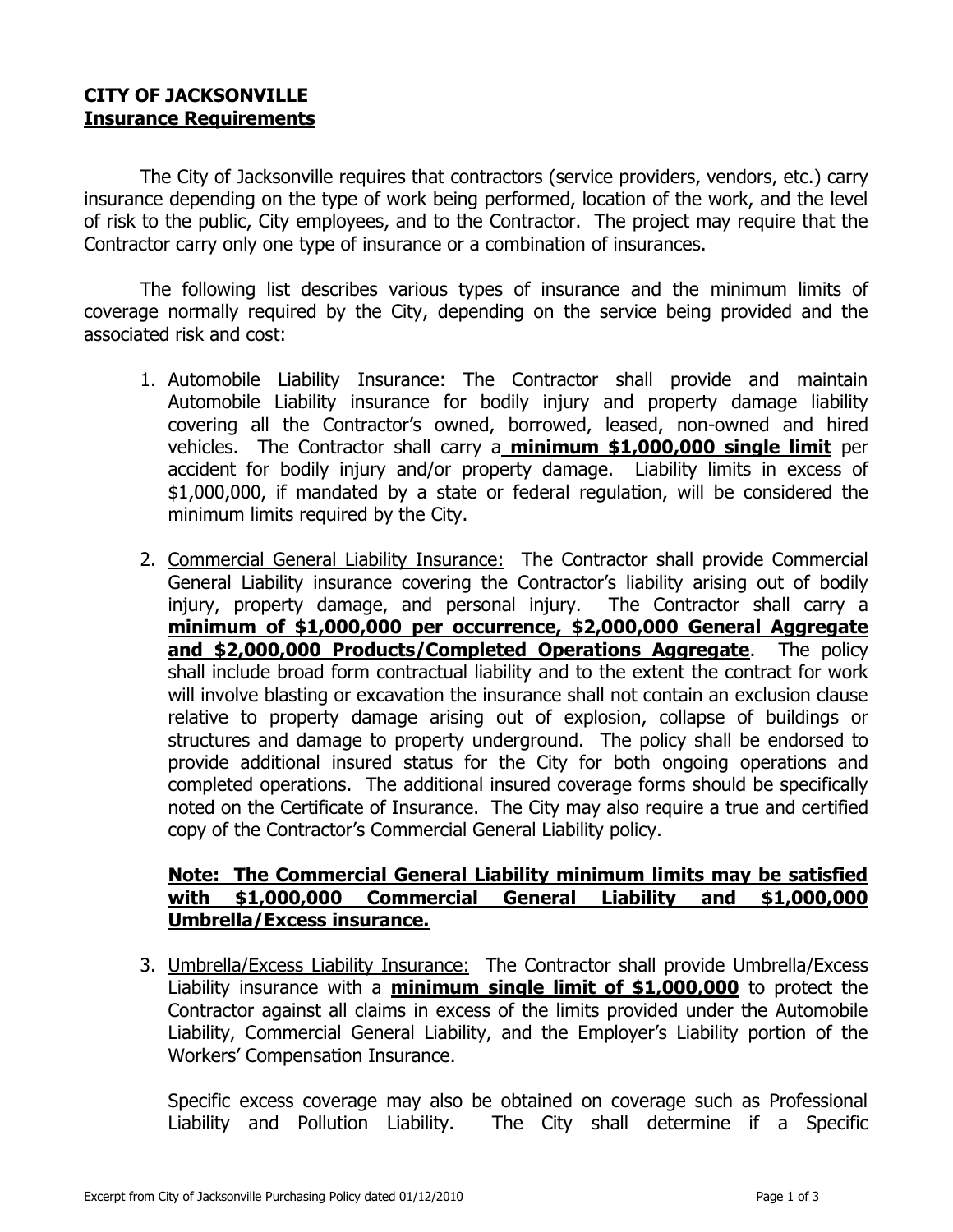Umbrella/Excess policy is required and at what limits based on a risk analysis of the contract.

- 4. Workers' Compensation Insurance: The Contractor shall provide Workers' Compensation insurance for all his employees employed at the project worksite during the life of the contract with the City. The coverage must include **employers' liability with limits no less than \$100,000 bodily injury per accident limit, \$500,000 disease per policy limit and \$100,000 disease each employee limit**, providing coverage for employees and owners as required by North Carolina State Statute.
- 5. Builder's Risk Insurance: For construction contracts, the Contractor shall secure and maintain during the life of the contract with the City, Builder's Risk Insurance, including fire and extended coverage, wind and water damage from hurricanes and tropical storms, flooding, and special extended coverage, for 100% of the contract amount, if required. The coverage should provide for losses to be paid to the Contractor and the City as their interests may appear. The coverage shall be equal to **100% of the contract amount plus the asset value of any existing structure**. The City shall be named as an additional insured on the Contractor's policy and an Evidence of Property Coverage Certificate shall be filed with the City by the insurance carrier and or agent of the carrier. The City shall be provided a Certificate of Insurance as well as an Evidence of Property Coverage Certificate as evidence of coverage.

The City may require additional coverage (e.g., flood, collapse, and earth movement) from the Contractor to ensure the replacement value of the existing building at 100 percent replacement cost.

- 6. Professional Liability (Errors & Omissions) Insurance: Professional service providers shall secure and maintain during the life of the contract with the City, Professional Liability Insurance (E & O) with a **minimum single limit of \$1,000,000**.
- 7. Pollution Liability Insurance: The Contractor will provide Pollution Liability insurance where, in the City's opinion, there is a substantial risk of liability arising out of an environmental impairment occurrence with a **minimum single limit of \$1,000,000 per occurrence and \$2,000,000 aggregate**. Such exposures include contracts involving the removal of, transportation of, and treatment of pollutants by the Contractor and for construction contracts that may involve the Contractor bringing pollutants onto the construction site.
- 8. Cancellation, Non-renewal: Written notice of cancellation, expiration, non-renewal or changes in coverage during the full time period covered by the contract shall be given to the City thirty (30) days prior to the date of such cancellation, expiration, non-renewal, lapse of coverage, or changes in coverage affecting the policy. Cancellation and or non-renewal of a required policy by the Contractor (service provider) during the time required for the contract to be completed is prohibited. The Contractor may substitute insurance policies during the time of the contract as